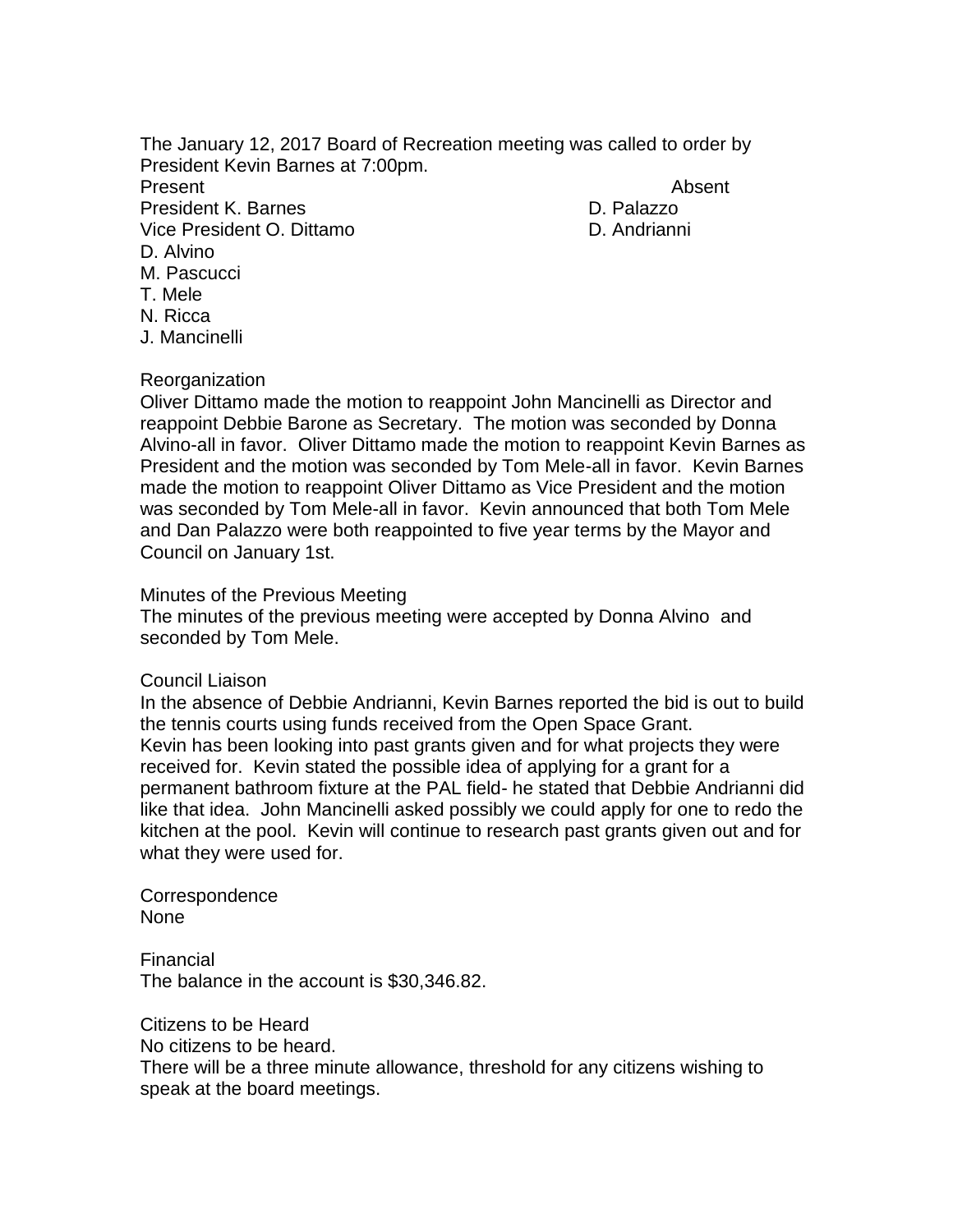Personnel None

Fields and Grounds

No report- all fields are wet and snow covered.

The board is going to request that the Geese Police be contracted for 12 months per year-walking track at PAL is covered completely.

## Permits

No requests have been received for 2017. Mickey Pascucci has received the PAL sport registration dates.

Pool Closed

Old Business

Dinner Dance will be held on April 1, 2017 at the PAL building. John will contact the Flying Mueller Brothers. Limiting the dance to 200 tickets.

Daddy Daughter Dance-February 24th-PAL is available-photo booth, DJ cost will be covered by Municipal Alliance- John Waryas. The photo booth will be \$695 for 3 hours.

Tubing- February 11th- we will cover the cost of the bus

New Business

Dan Palazzo has information on a Yankee trip-possible Saturday dates or Tuesday night dates.

The board would like to include in this years budget \$5000 for cost of transportation for our events for 2017.

Programs See above

# PAL

Tom reported the meeting to vote on their by-laws was moved to next week. Basketball is under way. They are thinking of increasing registration fees again and renovations on the bathrooms is being done.

Report from the Director John stated Happy New Year!

The motion to adjourn was made by Nancy Ricca and Mickey Pascucci seconded it at 8:30pm.

The next scheduled meeting will be held on Thursday, January 12, 2017.